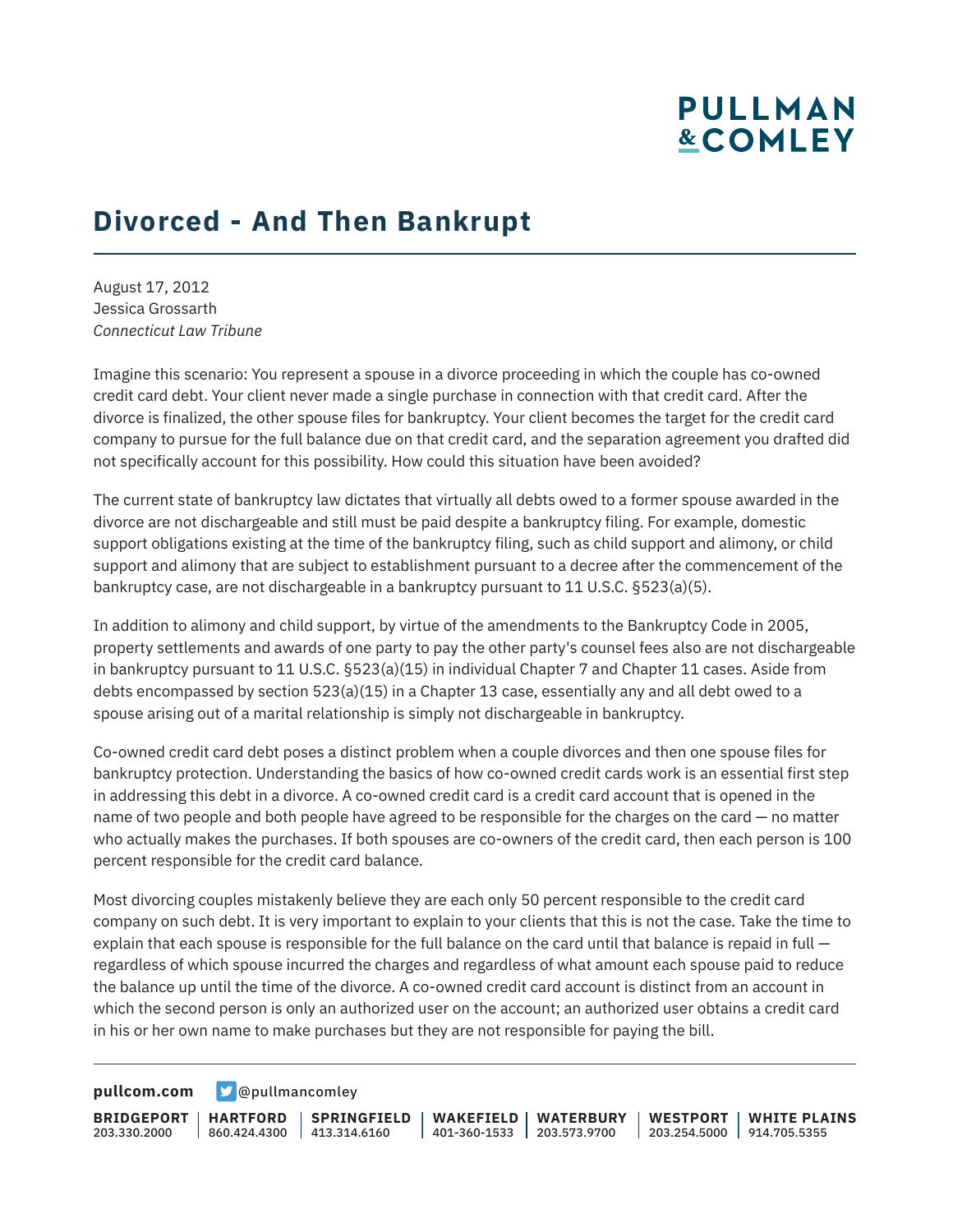# **PULLMAN &COMLEY**

### Divorced - And Then Bankrupt

Co-owned credit card debt becomes an issue if one party files for bankruptcy after their divorce. While the bankrupt party no longer has any obligation to the credit card company with respect to the full balance, the bankruptcy does not alleviate the bankrupt party's obligation to the former spouse on that debt. In many cases, neither party knows or contemplates at the time of the divorce that one of them will file for bankruptcy at some point in the future. The divorce attorney should know and believe that bankruptcy is always an option for either or both spouses after the divorce is finalized, and should address the co-owned credit card debt at the time the divorce agreement is crafted with this possibility in mind.

There are several ways to accomplish this.

#### **Liquidating Assets**

Ideally, for a couple with marital assets, co-owned credit card debt should be paid off at the time of the divorce even if assets must be liquidated to pay the debt. With the debt paid off by the time the divorce is finalized, a future bankruptcy by either party will not create issues with regard to co-owned credit card debt. In most cases, however, assets are minimal or nonexistent and paying the co-owned credit card debt is simply not possible.

In the event that the co-owned debt must exist after the divorce, the divorce agreement should be structured in a way that contemplates a bankruptcy by either party. One possibility is to allocate the co-owned debt between the two parties in the divorce agreement. The allocation could be based upon the amount that each party charged on the card that benefited that person only (as opposed to benefitting the couple), or how much each party individually paid towards the balance with his or her own funds up to the time of the divorce.

It is important to keep in mind that credit card companies are not bound by divorce decrees, and therefore, any language providing an allocation of the co-owned debt will not change the fact that each spouse is 100 percent liable to the credit card company until the debt is paid in full. This language is necessary and helpful, though, to clarify what each party is responsible for toward the other in the event one spouse files for bankruptcy post-divorce.

As an example, if during the marriage the husband charged \$7,500 for a solo trip to Santorini, Greece on a coowned Capital One credit card and the wife charged \$2,500 at the Apple Store on that same card, both parties would be responsible for the \$10,000 balance to the credit card company, jointly and severally, until that balance is paid in full, even after they are divorced.

If the wife were to file for Chapter 7 post-divorce, even though she will be absolved of the full \$10,000 liability to the credit card company, she will not be absolved of the obligation to her former husband. Once again, this is because any obligation to a former spouse is not discharged in a Chapter 7 proceeding. The separation agreement could include the following boilerplate language to address this issue: "In the event the wife files for bankruptcy protection, she shall remain liable to the husband in the amount of \$2,500 for